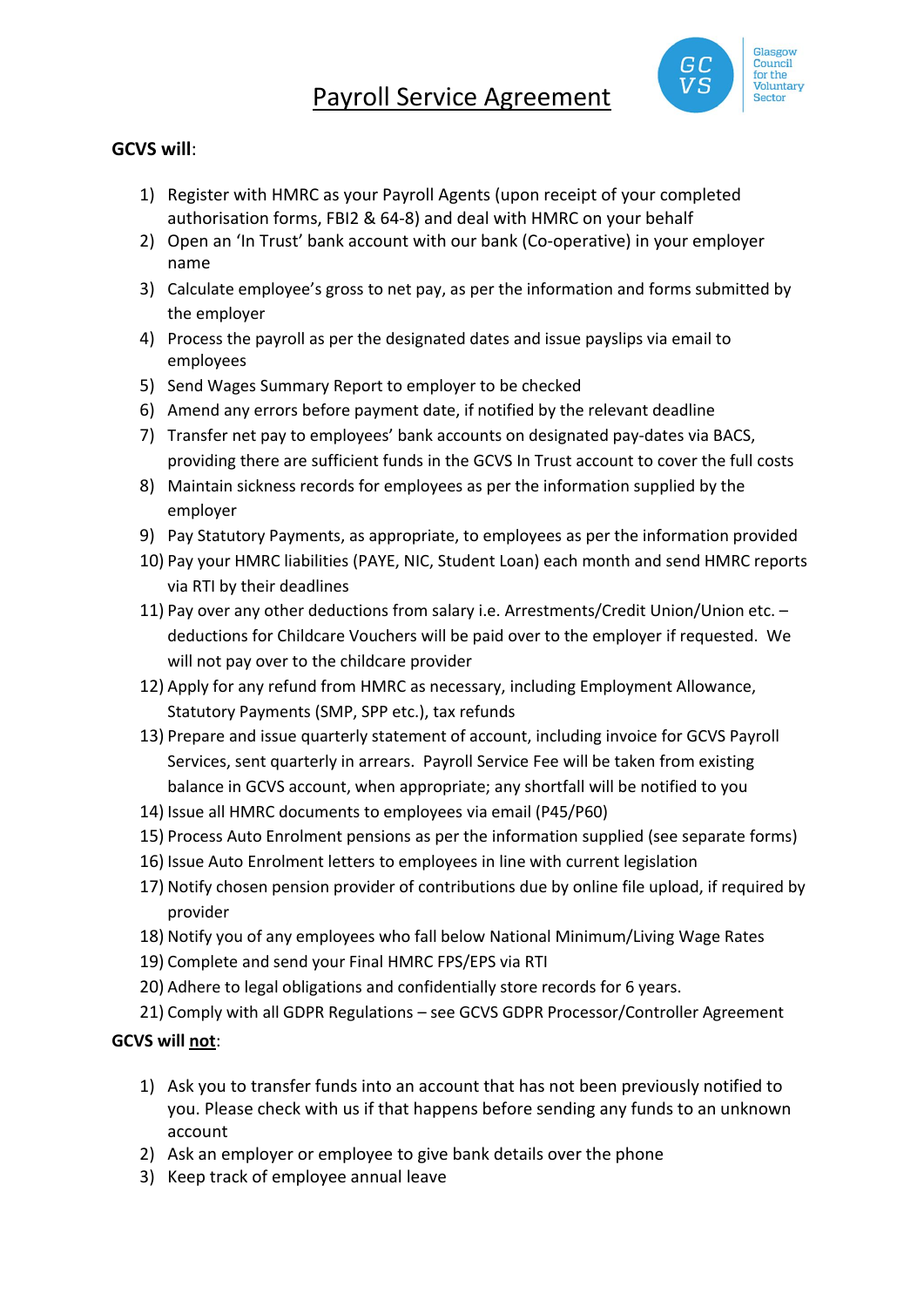- 4) Notify pension providers of changes in salary/employment/address unless this is part of the online upload file
- 5) Set up your Standing Order, you need to contact your own bank for this
- 6) Take any payments via Direct Debit, changes to the Standing Order must be done by the client direct to their bank

## **To enable a complete, accurate and comprehensive payroll service the employer agrees to:**

- 1) Adhere to all payroll deadlines as laid out in the payroll deadline calendar
- 2) Submit all GCVS forms to be processed by the deadline on the payroll deadline calendar
- 3) Ensure all forms are completed fully and signed by employer (and employee where relevant)
- 4) Notify GCVS in writing of any changes to employee hours or salary. The employee whom the change affects cannot sign these changes. In that case another authorised signatory will be required to sign in order for the change to be actioned. See Payroll Pack for Change of Details Form
- 5) Send timesheets each period for any sessional employees, or notify hours via email
- 6) Notify GCVS each time an employee is off sick by either self-certification form or medical certificate
- 7) Advise GCVS of any changes in authorised contacts or signatories immediately by completing new Client Contact sheet. Failure to do so could result in GCVS discussing payroll and/or financial matters with someone who has left your organisation or who is no longer authorised to gain this information
- 8) Ensure cleared funds for wages are in your designated GCVS In Trust account by the deadline as outlined in the payroll deadline calendar. This amount should include total cost for wages, Inland Revenue and any pension payments. Please note if you do not have sufficient cleared funds in your account, wages will not be paid to staff and additional charges will be incurred
- 9) Pay/transfer sufficient funds into your GCVS In Trust account each month by Standing Order. Amount to be confirmed by GCVS.
- 10) Have sufficient funds in your GCVS account to cover 2 payroll payments
- 11) Scrutinize the Wages Summary Report to ensure you are in agreement with the information contained therein. Any errors should be notified to GCVS immediately
- 12) Pay GCVS for services rendered. Payment will be processed once per quarter after the invoice has been issued, by transferring the amount due, from existing funds in your GCVS in trust account where possible. Any shortfall will be notified to you.
- 13) Forward all HMRC communications relating to your PAYE Scheme and forward any HMRC cheques/funds you may receive due to refunds as these need to be recorded through payroll.
- 14) Adhere to all GCVS' Anti-Money Laundering Processes